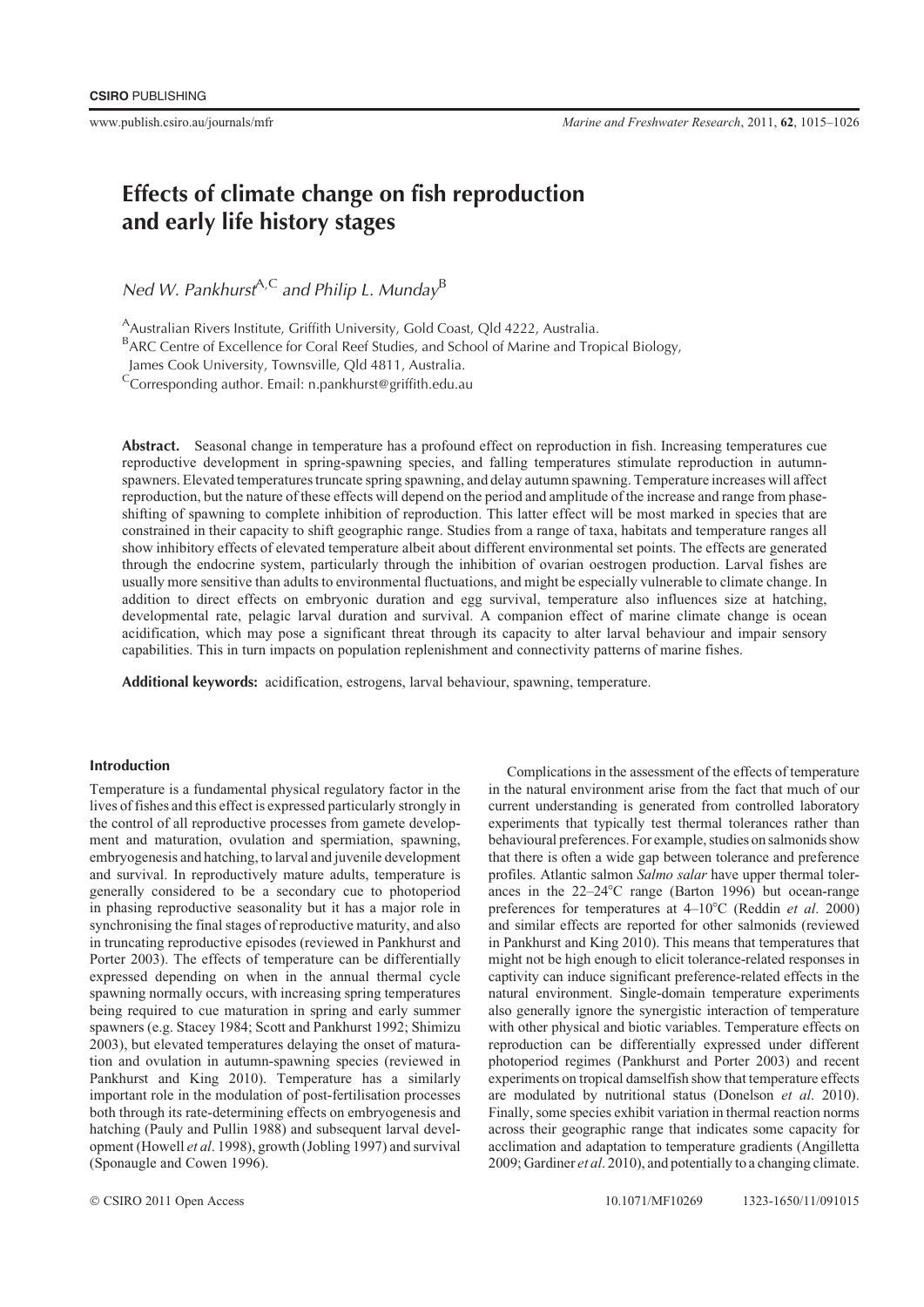The effects of climate change on aquatic species will vary with latitude, habitat, water column characteristics, and in riverine systems, flow regimes. However, some general expectations of climatic change are for possible phase-shifting of seasonal temperature profiles, elevated seasonal maxima and minima, and as a consequence of increases in atmospheric  $CO<sub>2</sub>$ , increasing ocean acidification. Riverine habitats are likely to experience elevated temperatures in association with decreased flow rates and increasing incidence of hypoxic conditions, but with quite marked regional differences in effect. For example, parts of tropical Australia are predicted to experience increased rainfall and flow regimes whereas both are likely to be markedly reduced in south-western Australia (Lough *et al*. 2011). A reasonable prediction is that the effects of temperature change on reproduction will be most widespread in marine systems, but probably most extreme in riverine systems. Lacustrine habitats will experience a range of effects depending on lake inflows, water column structure and lake basin topography (Wahl and Löffler 2009). In addition to increases in temperature, elevations in atmospheric  $CO<sub>2</sub>$  mean that marine systems will also be affected by ocean acidification, which has the potential to directly influence reproduction and early life stages of marine species (Ishimatsu *et al*. 2008), and to interact with the effects of temperature (Pörtner and Farrell 2008).

With the caveats noted above, the implication is that any changes in thermal regime occasioned by climate change will have major consequences for fish reproduction, and that these effects will be exercised across all stages of the reproductive process (Graham and Harrod 2009; Jonsson and Jonsson 2009; Pankhurst and King 2010). The extent of these effects will be determined by a range of factors including specific physiological tolerances, capacity for acclimation and adaptation, scope for behavioural avoidance, capacity to extend or shift ranges, and the timing of thermal challenges with respect to the reproductive cycle. The possible outcomes range from extremes of complete reproductive and recruitment failure to changes in seasonal phasing of reproduction and possible increases in species range (Munday *et al*. 2008*a*). This review examines the basis for some of these effects at the level of the individual and the possible consequences for population-level events in terms of adult reproduction, and subsequent egg, larval and juvenile development and survival.

#### Reproduction

## Endocrine control of reproduction

Changes in environmental variables are transduced into effects on reproductive processes through the hypothalamo–pituitary– gonadal (HPG) axis. This begins with hypothalamic synthesis and synaptic release of peptide gonadotropin-releasing hormones (GnRH) onto the gonadotropic cells of the pituitary gland, where they stimulate the synthesis and release of the protein hormones, follicle-stimulating hormone (FSH) and luteinising hormone (LH) (reviewed in Planas and Swanson 2008; Levavi-Sivan *et al*. 2010; Zohar *et al*. 2010). In many species, there is also inhibitory tone imposed by the action of dopamine (DA)-secreting neurones, with the release of FSH and LH being dependent on the balance between GnRH stimulation and DA inhibition (reviewed in Dufour *et al*. 2010). The GnRH–pituitary interaction is further modulated by melatonin produced by the light**-**sensitive pineal gland by as-yet poorly understood mechanisms (reviewed in Migaud *et al*. 2010), by the kisspeptin system through direct effects on the activity of GnRH-producing neurones (reviewed in Akazome *et al*. 2010) and by the feedback effects of gonadal steroids (reviewed in Pankhurst 2008).

FSH is involved in stimulating the early stages of gamete development and LH in the control of maturational events, with both exercising their effects at the gonadal level through binding with G protein-coupled membrane-bound receptors in the ovary and the testis, giving rise to an increase in intracellular cAMP levels (Planas and Swanson 2008). This in turn results in the activation of protein kinases and the susbesequent *de novo* synthesis and releases of gonadal steroids through the sequential cleavage of the base molecule cholesterol. In males, the predominant steroids produced are the androgens, testosterone (T) and its more biologically active metabolite 11**-**ketotestosterone (11KT); females also produce T but this is further metabolised to the oestrogen  $17\beta$ -oestradiol (E<sub>2</sub>). Both sexes also produce a progesterone-like maturational steroid (typically 17,20 $\beta$ dihydroxy-4-pregnen-3-one, 17,20 $\beta$ P or 17,20 $\beta$ ,21-trihydroxy**-**4-pregnen**-**3**-**one, 20b-S) in response to gonadal stimulation by LH (Pankhurst 2008). The actions of gonadal steroids include the stimulation of gametogenesis in both sexes, spermiation in males and vitellogenesis (yolk accumulation) and oocyte maturation in females, as well as regulating secondary sexual characters and a suite of sexual behaviours (Pankhurst 1998, 2008). A key step in the reproductive development of females is the stimulation by  $E_2$  of hepatic synthesis of the egg yolk precursor vitellogenin (Vtg) which is released into the plasma from where it is taken up by the developing oocytes.  $E_2$ also stimulates the ovarian and hepatic synthesis of zona pellucida proteins (ZP) that will ultimately form the chorion (egg shell) of the ovulated ovum (Tyler *et al*. 2000; Babin *et al*. 2007; Modig *et al*. 2007).

#### Temperature and the HPG axis

Temperature change has the capacity to affect the HPG axis at multiple sites through its reaction-rate-determining effects on hormone synthesis and action, and its effects on hormone structure. This is reflected in a minimum temperature threshold for most endocrine events, increasing hormone synthesis, activity and metabolism across the physiological tolerance range and decreasing activity at the top end of that range (Pankhurst and King 2010). Inhibitory effects at higher temperature may arise from conformational changes in proteins (e. g. FSH, LH and their receptors, steroid-synthesising enzymes), and also the increasing tendency for steroid hormones to form water-soluble conjugates at high temperatures (reviewed in Van Der Kraak and Pankhurst 1997). Steroid conjugates (usually sulfates or glucuronides) suffer the dual fate of no longer being soluble in (and able to pass through) cell membranes to gain access to their intracellular receptors, and of being more available for kidney filtration and excretion in the urine, significantly reducing their plasma residence times.

Irrespective of the mechanisms involved, it is clear that thermal inhibition of reproduction is present across a wide spread of taxa, habitats and temperature ranges with the main difference between species being the absolute temperature at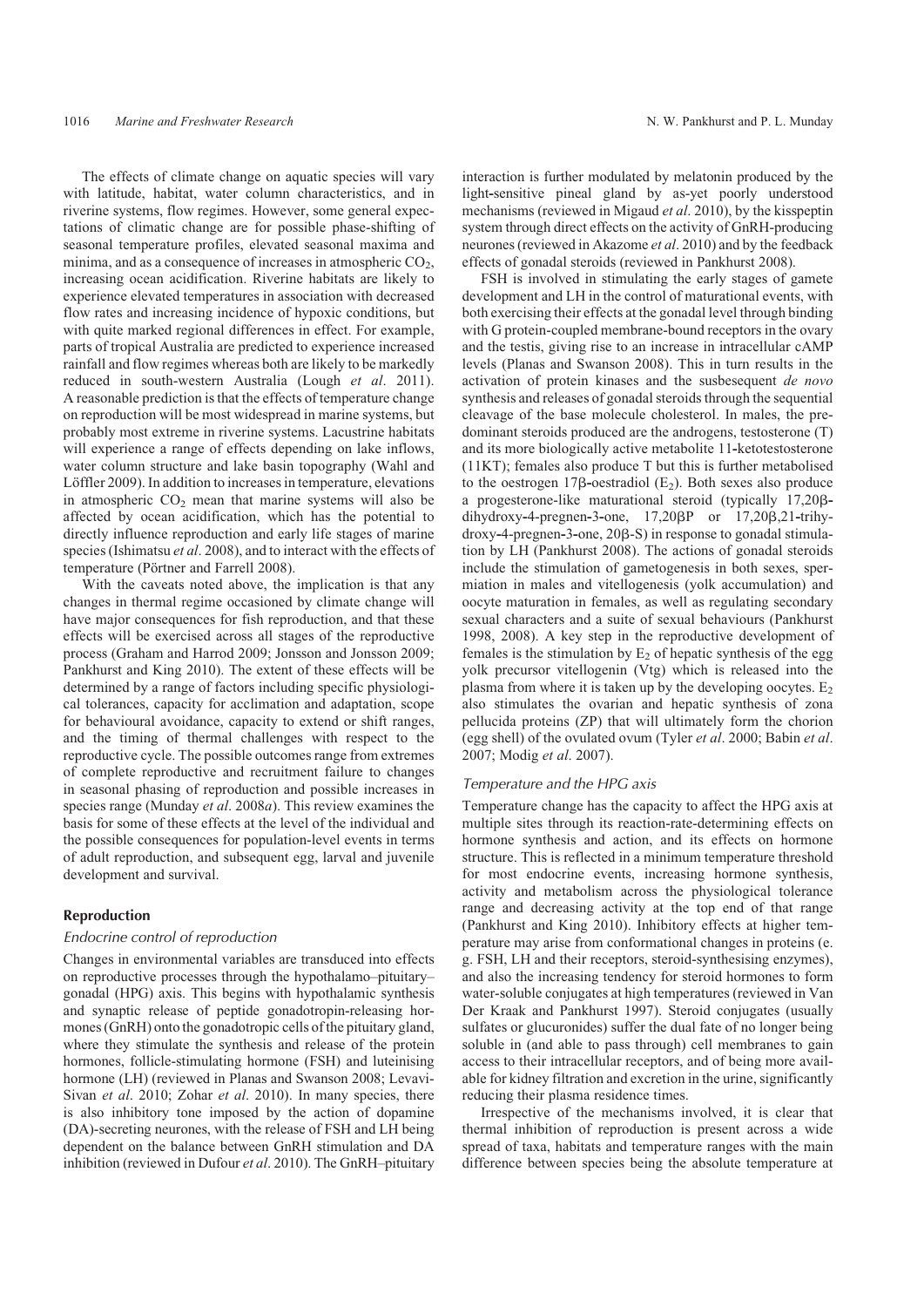which the suppressive effects occur (Table 1). In cold temperate and sub-Arctic species, the inhibitory effects typically appear at temperatures of 11–12°C, among cold-temperate species at around 18°C, temperate species at  $\sim$ 24°C and tropical species at  $30^{\circ}$ C and above (Table 1). This supports the view that all species are likely to show similar responses to rising temperatures, but that the thresholds for these effects will vary in relation to specific thermal tolerance ranges. There is also some evidence that the ranges over which normal function can be maintained may be broader in cool-water and temperate species than among tropical species (Nilsson *et al*. 2009; Donelson *et al*. 2010).

More detailed understanding of the mechanisms involved in the thermal inhibition of reproductive processes is derived mainly from studies on temperate species, with most evidence from studies on salmonids. Arctic charr, *Salvelinus alpinus*, held at  $10^{\circ}$ C (a temperature that suppresses normal ovulation) show greater responsiveness (LH secretion and subsequent ovulation) to synthetic analogues of GnRH (GnRHa) combined with the dopamine antagonist pimozide than GnRHa alone, suggesting that part of the inhibitory mechanism involves increases in dopamine inhibition at the level of the pituitary (Gillet and Breton 2009). In Atlantic salmon, *Salmo salar*, elevated summer and autumn temperatures inhibit the activity of the steroidconverting enzyme P450 aromatase (arom) and the subsequent ovarian synthesis of  $E_2$  from androgen precursors. This in turn results in reductions in the hepatic synthesis of Vtg and subsequent reductions in final egg size, fertility and survival. Exposure to elevated temperature during vitellogenesis also results in reduced affinity of hepatic  $E_2$ -receptors. Exposure to elevated temperatures at the completion of vitellogenesis (late autumn) inhibits the synthesis of the maturational steroid  $17,20\beta$ P and subsequent progression of oocytes through final oocyte maturation (the resumption of meiosis) and ovulation (reviewed in Pankhurst and King 2010).

Similar effects are seen in non-salmonids, with wolffish, *Anarhichas lupus*, showing reduced plasma levels of T and  $E_2$ , retarded ovulation, and reduced fertility and survival (Tveiten and Johnsen 2001; Tveiten *et al*. 2001), red seabream, *Pagrus major*, showing inhibition of expression of genes coding for arom and 11b**-**hydroxylase (which mediates the conversion of T to 11KT) (Lim *et al*. 2003), and freshwater pejerrey, *Odontesthes bonariensis*, showing reduced plasma levels of  $E_2$  in females and T in males (Soria *et al*. 2008). At higher levels in the HPG axis, red seabream exposed to typical summer temperatures (that truncate normal spawning) showed reduced central expression of genes for GnRH and its pituitary receptor, and reduced pituitary expression of the  $\beta$ -subunit gene for LH (LH $\beta$ ) (Okuzawa *et al*. 2003). Similarly, pejerrey displayed reduced expression of LH $\beta$  and the receptor for FSH in females exposed to moderate elevations in temperature (Soria *et al*. 2008). There is also some evidence that high temperature may interfere with the transduction of photoperiod signals to the reproductive axis, although as noted earlier, the mechanism in fish is still not well understood. The amplitude of the nocturnal surge in melatonin in fish is greater at higher temperature and if, as in some birds, melatonin exerts its role through stimulation of factors that inhibit GnRH synthesis (reviewed in Migaud *et al*. 2010), then temperature-regulated increases in melatonin secretion could

|                                                              | Habitat                          | Effects                                                                                                                                                               | Authors                                                                                         |
|--------------------------------------------------------------|----------------------------------|-----------------------------------------------------------------------------------------------------------------------------------------------------------------------|-------------------------------------------------------------------------------------------------|
| Arctic charr Salvelinus alpinus                              |                                  | Cold temperate/sub-Arctic freshwater Inhibition of LH secretion, ovulation (10-11°C)                                                                                  | Gillet 1991; Jobling et al. 1995; Gillet and Breton<br>2009                                     |
| Wolffish Anarhichus lupus                                    | Cold temperate/sub-Arctic marine | Reduced steroid (T and $E_2$ ) production, ovulation,<br>fertility and survival (12°C)                                                                                | Tveiten and Johnsen 2001; Tveiten et al. 2001                                                   |
| Lake whitefish Coregonus lavaretus                           | Cold temperate lacustrine        | Delayed ovulation and spawning                                                                                                                                        | Wahl and Löffler 2009                                                                           |
| Atlantic salmon Salmo salar                                  | Cold temperate anadromous        | Reduced Vtg and ZP gene expression, steroid (T, E <sub>2</sub> and<br>17,20BP) production, aromatase activity, ovulatory<br>frequency, fertility, egg survival (18°C) | Pankhurst and King 2010                                                                         |
| Rainbow trout Oncorhynchus mykiss                            | Temperate freshwater             | Reduced steroid production (T, E <sub>2</sub> , 17,20BP), fertility<br>and survival $(18-21°C)$                                                                       | Pankhurst et al. 1996; Pankhurst and Thomas 1998                                                |
| Red seabream Pagrus major                                    | Temperate marine                 | Aromatase and 11 <sup>8-hydroxylase</sup> inhibition(24°C)                                                                                                            | Lim et al. 2003                                                                                 |
| Pejerrey Odontesthes bonariensis                             | Warm temperate freshwater        | Reduced LH $\beta$ -subunit and FSH-receptor gene<br>expression, T and $E_2$ levels, fertility (24 $^{\circ}$ C)                                                      | Soria et al. 2008                                                                               |
| Spiny damselfish Acanthochromis polyacanthus Tropical marine |                                  | Reduced reproductive output, aromatase activity, $E_2$<br>production $(30^{\circ}C)$                                                                                  | Pankhurst and L. Gonzalez-Reynoso, unpubl. data<br>Donelson et al. 2010; N. W. Pankhurst, P. M. |
| Humbug dascyllus Dascyllus aruanus                           | Tropical marine                  | Reduced E <sub>2</sub> production (33°C)                                                                                                                              | N. W. Pankhurst, P. M. Pankhurst and L.<br>Gonzalez-Reynoso, unpubl. data                       |

Table 1. Summary of inhibitory effects of elevated temperature on reproduction across a range of species, habitats and thermal ranges Table 1. Summary of inhibitory effects of elevated temperature on reproduction across a range of species, habitats and thermal ranges Temperatures above which effects occur (where known)  $h$  and  $h$  affects accur (where  $h$  away)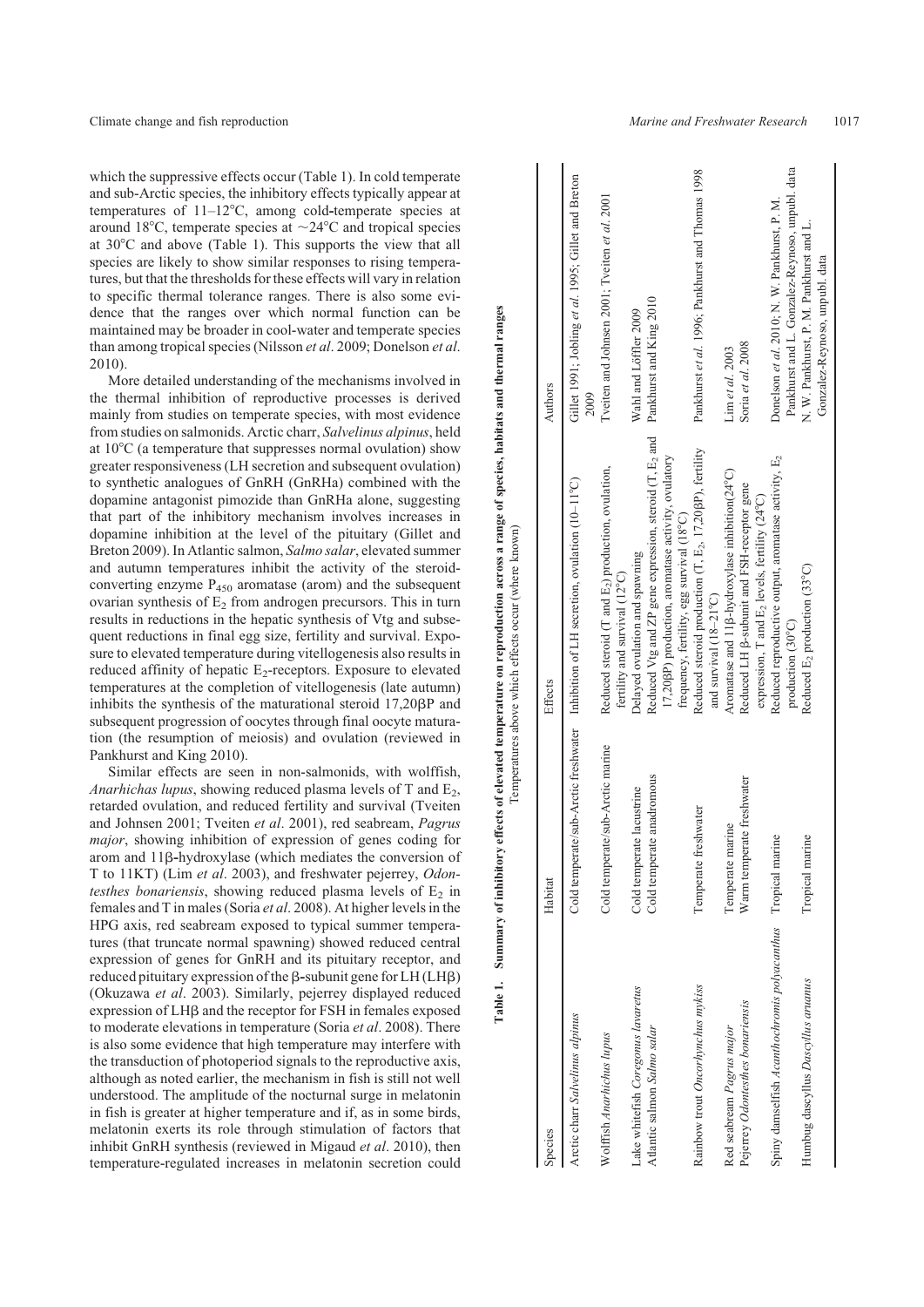

**Fig. 1.** Schematic summary of the effects of above-normal temperature on reproductive processes in teleost fish. Components in bold are inhibited by high temperature, items in italics are stimulated at high temperature, normal text means no measurable effect or yet to be investigated. Abbreviations are defined in the text.

also result in an inhibitory effect at the pituitary level. With the caveat that the understanding of all of the possible effects of temperature on reproductive physiology is not complete, it is clear that temperature regulates reproduction at multiple sites in the reproductive pathway (Fig. 1).

#### Stress and reproduction

An alternative, non-exclusive explanation for the inhibitory effects of elevated temperature is the possibility that thermal inhibition occurs through activation of the hormonally-mediated stress response. In turn, stress is known to have marked inhibitory effects on reproduction in fish (Pankhurst and Van Der Kraak 1997; Leatherland *et al*. 2010; Schreck 2010). Stress stimulates activation of an acute catecholamine-mediated response that has the primary effect of rapidly increasing energy availability and the delivery of  $O<sub>2</sub>$  to the tissues, followed by a longer and more sustained activation of the hypothalamic–pituitary–interrenal (HPI) axis, resulting in plasma elevations of the steroid cortisol in teleosts and chondrosteans, and 1a-hydroxycorticosterone in elasmobranchs (reviewed in Pankhurst 2011). Short-term increases in corticosteroids increase the availability of a variety of energy substrates, but longer-term exposure to elevated cortisol results in suppressive effects on a range of functions including reproduction, growth and immune function (Pankhurst 2011). Some of the longer-term effects can be explained by the largely catabolic effects of cortisol, but stress is also capable of suppressing plasma levels of T and  $E_2$  in as little as  $15-30$  min after the imposition of stress (Haddy and Pankhurst 1999), and there is equivocal evidence that this rapid effect is the direct result of cortisol action (Pankhurst *et al*. 1995).

A consideration for the role of stress in temperature-mediated suppression of reproduction is whether environmental temperature change actually stimulates a stress response. Increases in temperature can be an effective stressor in the laboratory context (Pankhurst 2011) but elevations in temperature that inhibit reproduction in broodstock Atlantic salmon do not result in significant elevations of plasma cortisol (Pankhurst *et al*. 2011), strongly suggesting that the marked inhibitory effects observed in salmonids are not being exercised through the HPI axis. There is also the consideration as to whether environmental conditions are routinely stressful for fish in the natural environment, and the conclusion is that there is not strong evidence for initiation of stress responses under quite wide ranges of environmental conditions (Schreck 2010; Pankhurst 2011). The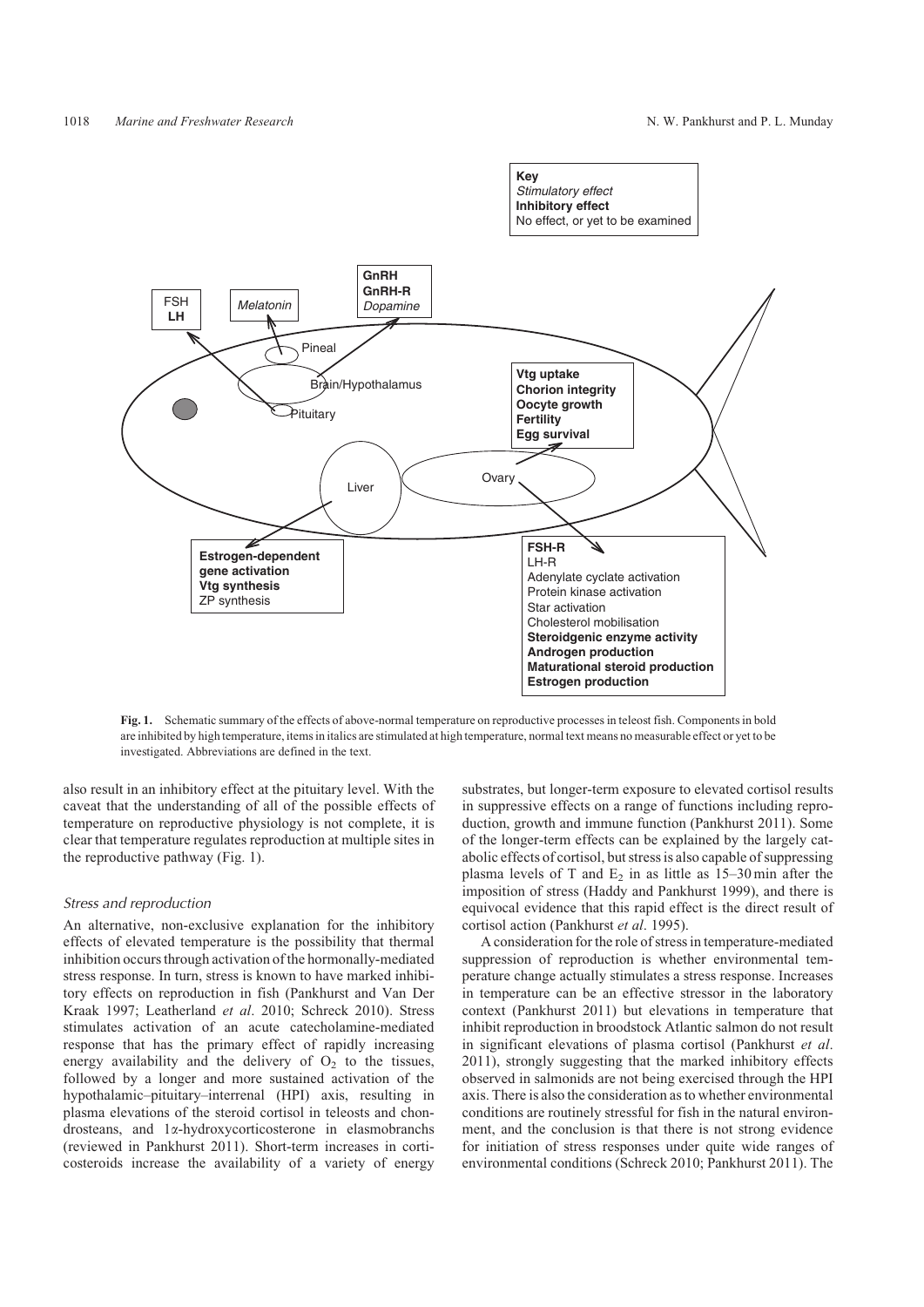caveat here is that events that do stimulate stress responses in free-ranging vertebrates from other classes are typically associated with extreme weather events. For fish populations, this is likely to coincide with storms and floods, when sampling from wild populations is generally precluded (Pankhurst 2011). However, environmental changes predicted for riverine environments such as increasing temperatures, decreased flow rates and O<sub>2</sub> saturation (Morrongiello *et al.* in press) may well generate conditions that do stimulate activation of the HPI axis. A reasonable prediction is that this will contribute to reproductive suppression in these environments, separately or additively to direct thermal effects on reproductive endocrine processes.

#### Additional considerations

Despite the general consistency of the effects of elevated temperature on reproduction described above, data from an increasing number of studies suggest that there will be subtleties in the way that these effects are likely to be expressed. This in turn is going to make the precise nature of effects arising from climate change harder to predict. A first consideration will be when in the reproductive cycle thermal challenge occurs. Studies on austral stocks of Atlantic salmon have shown that females are reasonably robust in terms of their response to elevated temperature for much of the summer and autumn, but highly sensitive to thermal disruption in February during a period of substantial oocyte growth and gonadal reorganisation (King *et al*. 2007). The implication is that elevated temperature may have more, or less, benign effects depending on whether or not it consistently occurs across this period of heightened sensitivity.

Temperature change may also have differential impacts on sympatric species with different seasonal spawning patterns. For example, spiny damselfish, *Acanthochromis polyacanthus*, spawn in spring and early summer on Australia's Great Barrier Reef, and show temperature inhibition of ovarian steroidogenesis above 30°C (Donelson *et al.* 2010; N. W. Pankhurst, P. M. Pankhurst and L. Gonzalez-Reynoso, unpubl. data). In the same regions, humbug dascyllus, *Dascyllus aruanus*, spawn later in the summer when temperatures are typically higher, and do not show evidence of inhibition of steroidogenesis until temperatures reach 33°C (N. W. Pankhurst, P. M. Pankhurst and L. Gonzalez-Reynoso, unpubl. data). This suggests that as in temperate species (Pankhurst and Porter 2003), increasing temperature plays a normal role in truncating spawning episodes in spring spawners, and cueing the onset of spawning in summer spawners. Under this scenario, the effects of any increase in temperature will depend on the timing of this increase with respect to the reproductive cycle and the natural seasonal timing of spawning. For example, a higher summer maximum may have negligible effects on spiny damselfish reproduction if it occurs during a period when spawning is normally suppressed, but might reduce a spring-spawning window if the rate of the spring increase in temperature became steeper, (i.e. the effects will be strongly dependent not only on the absolute temperature but also the annual pattern of thermal change).

The response to thermal stress may also be variable within the same population. Recent work with Atlantic salmon shows that the effect of summer and autumn exposure to high temperature (22°C) is partially determined by the age class of broodstock. Both first-spawning-season (maiden) and secondspawning-season (repeat) females show depression of plasma E<sub>2</sub> and Vtg levels, reduced expression of Vtg and ZP genes, delay in maturation and ovulation and reduced fertility and egg survival (Pankhurst *et al*. 2011). However, repeat females show higher fertility and survival than maidens for reasons that are not clear but may relate to overall larger egg size and maternal endowment with vitellogenin. A similar effect operating in natural populations would generate differential impacts depending on the age structure of the population, and one prediction may be that heavily fished populations dominated by younger fish might have heightened susceptibility to thermal disruption of reproduction.

Within-population variability is also likely to occur as a function of individual nutritional status. It is well known that there is a tightly coupled relationship between nutritional status and reproductive output (Lambert *et al*. 2000); however, experiments with spiny damselfish have shown that high nutritional status confers some protection from the inhibitory effects of exposure to high temperature (Donelson *et al*. 2010). The basis for the effect is not known but may be related to the permissive effects that several nutritionally regulated endocrine factors (e.g. thyroid hormones, insulin**-**like growth factor I) exert on the HPG axis (reviewed in Pankhurst *et al*. 2008). On this basis, another prediction may be that temperature effects on reproduction of natural populations will be exacerbated if there is a concurrent negative impact on food availability.

An observation based on the consistent effect of increasing temperature in inhibiting gonadal arom activity in fishes is that arom suppression will have at least two additional potential effects on reproduction based on the roles of arom in sex determination, and sex inversion, respectively. Phenotypic sex in fish can be quite labile during the period of primary sex determination, such that female phenotypes emerge in the presence of brain arom**-**dependent oestrogen synthesis, and males in the absence of arom activity (reviewed in Devlin and Nagahama 2002). Higher temperatures inhibit arom activity and drive sex determination towards the male phenotype (reviewed by Guiguen *et al*. 2010). A prediction here is that increasing sea temperatures will increase the proportion of fish developing as male, even within the thermal range over which reproductive performance can be maintained. The possible impacts of this on population resilience are not known. Similarly, many teleost species undergo sex inversion (Frisch 2004), with the presence of gonadal arom activity maintaining the ovarian condition in protogynous species, and being requisite for the transition from male to female in protandrous species. The primary control mechanism appears to be mainly exercised by social context (e.g. Munday *et al*. 2006) but the underlying physiological mechanism is strongly dependent on the subsequent activation or inhibition of arom activity. Thermal inhibition of arom activity may generate premature transition from female to male in protogynous species and inhibition of transition to female in protandrous species, even in the presence of the appropriate social context. Here also, the possible impacts at population level are not known.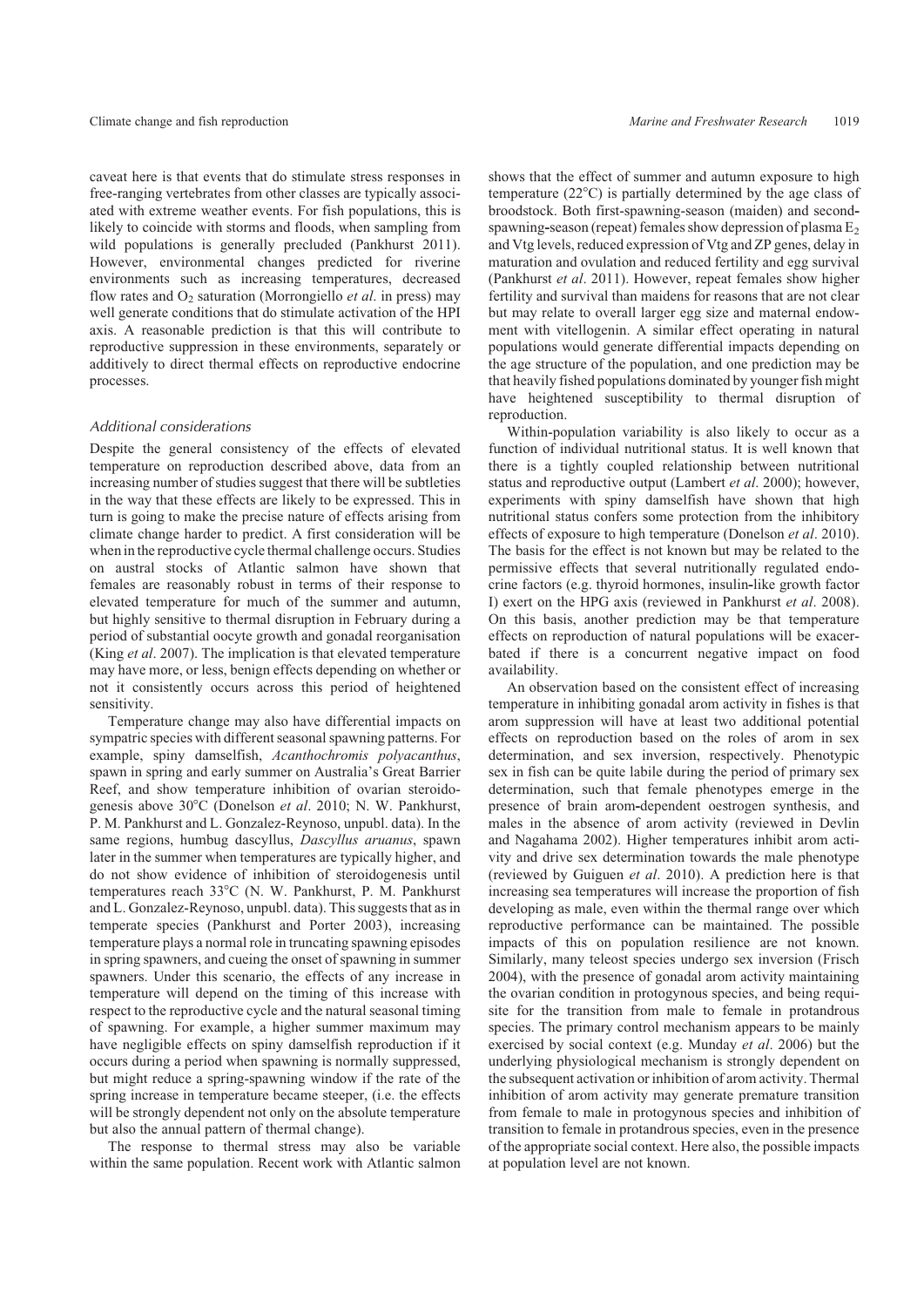## Ocean acidification and reproduction

Uptake of additional  $CO<sub>2</sub>$  at the ocean surface, owing to increasing concentrations of  $CO<sub>2</sub>$  in the atmosphere, is causing ocean pH to decline and reducing the carbonate ion concentration of the shallow ocean. This process, known as ocean acidification, is considered to be a serious threat to marine species, especially for calcifying species that require carbonate ions to form their shells and skeletons (Hoegh-Guldberg *et al*. 2007; Fabry *et al.* 2008; Smith 2009). Elevated  $pCO<sub>2</sub>$  can also have a direct physiological effect on aquatic species through disruption of acid–base balance and limiting oxygen supply (Pörtner *et al.* 2004; Pörtner and Farrell 2008). The effects of increasing  $pCO<sub>2</sub>$  in water is probably of greater concern than reducing pH *per se*, because of the high permeability to biological tissue of gaseous  $CO<sub>2</sub>$  relative to hydrogen ions (Brauner 2009). Experiments with red seabream (*Pagrus major*) demonstrate that larval fish are more sensitive to the effects of acidification with  $CO<sub>2</sub>$  than to the same pH achieved with mineral acids (Kikkawa *et al.* 2004). Increased pCO<sub>2</sub> in tissue causes acidosis (lowering of pH and accumulation of bicarbonate), which can be detrimental to many cellular processes, including protein synthesis, enzymatic function and oxygen transport (Pörtner *et al.* 2004). Fish compensate for acidosis by acid–base equivalent ion transport from the body to the environment, mostly across the branchial epithelium, and to a lesser extent, via the kidneys and intestine (Claiborne *et al*. 2002).

In general, fishes appear to be more tolerant to increases in ambient CO<sub>2</sub> than many invertebrates (Ishimatsu *et al.* 2008; Widdicombe and Spicer 2008), possibly because of their welldeveloped mechanisms for acid–base regulation (Pörtner *et al.*) 2004; Melzner *et al*. 2009). However, very little is known about the effects that chronic exposure to levels of  $pCO<sub>2</sub>$  predicted to occur over the next 50–100 years (up to  $\sim$ 1000 ppm CO<sub>2</sub>) might have on fish reproduction. The few preliminary studies available suggest the impacts might not be substantial. Sperm motility of the flounder, *Limanda yokohamae*, is arrested by mild increases in pCO2 (Inaba *et al*. 2003), but similar effects were not observed in 10 other species from a range of families (Inaba *et al*. 2003) or in the Baltic cod, *Gadus morhua* (Frommel *et al*. 2010). Sensitivity of fish eggs to elevated  $CO<sub>2</sub>$  varies markedly between species, but species tested to date typically have 24-h LC50 (lethal concentration resulting in 50% mortality) values well above 10 000 ppm  $CO<sub>2</sub>$  (Ishimatsu *et al.* 2008). Furthermore, Munday *et al*. (2009*a*) did not detect any effect of exposure to 1000 ppm  $CO<sub>2</sub>$  on the embryonic duration or survival of clownfish (*Amphiprion percula*) eggs. Eggs of pelagic spawners might be more sensitive to  $CO<sub>2</sub>$  stress than the eggs of benthic spawners such as clownfishes, because pelagic eggs probably experience less fluctuation in environmental  $pCO<sub>2</sub>$  than benthic eggs, but this hypothesis has not been adequately tested.

One potential concern is that higher  $pCO<sub>2</sub>$  may limit the scope for aerobic performance in adults (Pörtner and Farrell 2008), which could affect reproductive output. Aerobic scope of two tropical cardinalfishes, *Ostorhinchus doederleini* and *O. cyanosoma*, declined by 33% and 47%, respectively, when they were exposed to  $\sim$ 1000 ppm CO<sub>2</sub> at the average summer temperature ( $29^{\circ}$ C) for the study population and at temperatures up to 3<sup>o</sup>C above average (Munday *et al.* 2009*b*). Whether such a loss in aerobic capacity has an effect on reproduction is unknown, but it is reasonable to suspect that it will. For example, collapse of aerobic scope in association with anomalously high water temperature has been linked to failed migration (and thus spawning) in sockeye salmon, *Oncorhynchus nerka* (Farrell *et al.* 2008). The possible effects of elevated CO<sub>2</sub> on endocrine pathways that mediate reproduction in fishes are currently unknown.

# Early life history stages

#### Effects on egg incubation

Eggs are one of the most thermally sensitive life stages in fishes and tolerance limits appear to be within  $\pm 6^{\circ}$ C of the spawning temperature for many species (Rombough 1997). Small increases in temperature can dramatically increase egg mortality, especially in tropical species (Gagliano *et al*. 2007). Consequently, survivorship to hatching could decline as oceans and rivers warm, unless species adjust the timing of spawning to suit the optimal temperature for embryo development. Such shifts appear likely because gametogenesis is highly temperaturesensitive in many fish species (discussed above) and breeding may cease before critical thermal limits for egg survival are reached. For example, the critical temperature for gametogenesis of brook trout, *Salvelinus fontinalis*, is  $\sim$ 2°C lower that the thermal limit for normal development of fertilised eggs (Rombough 1997). Nevertheless, some species spawn at suboptimal temperatures and may suffer reduced embryonic survival as a result, both because increased temperature during ovulation can reduce gamete viability (Van Der Kraak and Pankhurst 1997) and because increased temperature during embryogenesis increases mortality (Gillet *et al*. 1996; Pankhurst and Thomas 1998; Janhunen *et al*. 2010).

Temperature also has a highly significant effect on the rate of embryonic development. For many species, the rate of embryonic development more than triples for each  $10^{\circ}$ C increase in temperature (i.e.  $Q_{10} > 3$ ) (Rombough 1997). An increased developmental rate means that the incubation period declines as average water temperature increases. Incubation period is also dependent on egg size, with larger eggs taking longer to develop than small eggs (Pauly and Pullin 1988). Consequently, increased temperature may advance hatching by minutes to hours in small eggs, and by hours to days in large eggs, with the effects being most marked in cold-water species with long incubation periods (Rombough 1997). Whether shorter incubation periods affect individual fitness may depend on the potential for a mismatch between the timing of hatching and favourable conditions for larval survival. For example, hatching of benthic eggs often occurs at night when larvae are less susceptible to visual predators (Robertson 1991; Michael 2008). At least in some species, hatching can be cued by environmental factors that are not temperature-dependent, such a diurnal light cycles, which may help ensure larvae hatch at the appropriate time even if they are competent to hatch earlier.

# Effects on larvae

Temperature affects metabolism, growth, developmental rate and stage duration of larval fishes (reviewed by Houde 1989;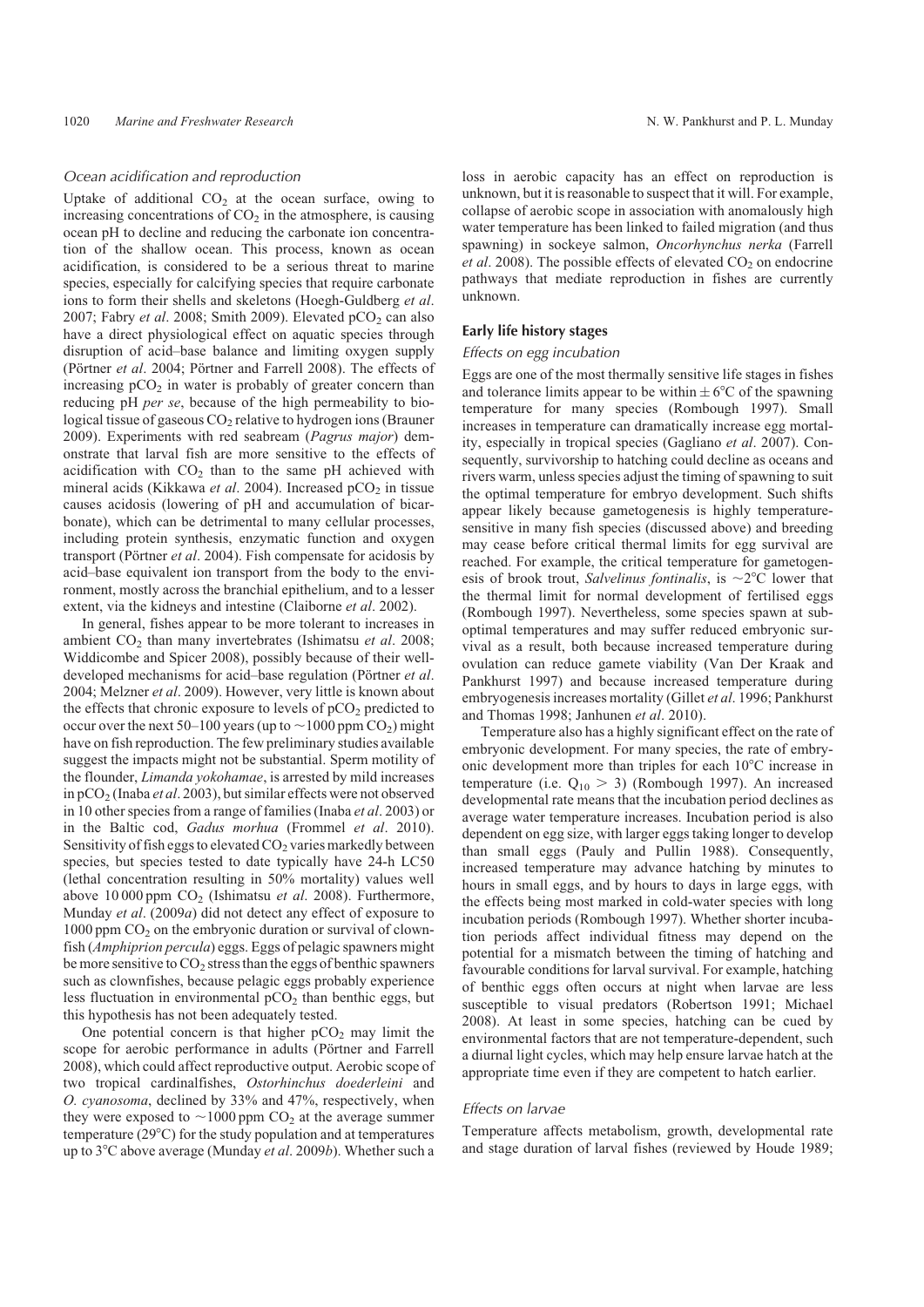Blaxter 1991; Benoît et al. 2000). Metabolic rate, measured as mass-specific oxygen consumption, increases sharply with increasing temperature in larval fishes, although responses vary considerably among species (Houde 1989; Rombough 1997). Higher metabolic rates mean that fish have higher basal energy demands at higher temperatures. Larval growth rates also increase with temperature for both temperate (Blaxter 1991; Benoît et al. 2000) and tropical species (McCormick and Molony 1995; Meekan *et al*. 2003; Green and Fisher 2004), with temperature explaining up to 89% of variation in growth rates among cohorts of some species (Sponaugle and Cowen 1996). Thermal reaction norms of growth in larval fish tend to be approximately linear until the lethal upper thermal limit is reached, at least in the majority of species studied to date (Sponaugle and Cowen 1996; Rombough 1997). This contrasts with thermal reaction norms of growth in juveniles and adults, which usually decline well before the lethal thermal limit is reached (e.g. Munday *et al*. 2008*b*). As a result, we might expect that larval growth rates will tend to be maintained as water temperatures increase as a result of global warming, even if temperatures exceed optimum conditions for some other life processes.

In warmer water, developmental rates increase and therefore stage durations are shorter. The time until yolk absorption, metamorphosis and pelagic larval duration (PLD) are all negatively correlated with temperature, both within species (Rombough 1997; Fuiman *et al*. 1998; Green and Fisher 2004) and among species (Houde 1989; Benoît et al. 2000). In one of the clearest examples of this effect, PLD of reef fishes is closely correlated with temperature in a range of species (McCormick and Molony 1995; Sponaugle and Cowen 1996; Green and Fisher 2004). There are also strong correlations between PLD and growth rates, with fast-growing larvae often exhibiting shorter larval durations (Houde 1989; McCormick and Molony 1995; Sponaugle and Cowen 1996; Benoît et al. 2000; Green and Fisher 2004). The relationship between growth rate and PLD will influence size at settlement, which is often variable between cohorts (Sponaugle and Cowen 1996; Fuiman *et al*. 1998) because these rates are not perfectly reciprocal and because growth also depends on a range of other factors such as food supply. Larger size at settlement may offer some survival advantages (Sogard 1997); however, small individuals settling in warmer conditions may grow faster after settlement and quickly reach equivalent sizes to fish that settle in cooler conditions (Sponaugle and Cowen 1996).

As mortality rates are usually very high during the larval phase, faster growth and reduced PLD at higher temperatures might increase larval survivorship (Houde 1989; Bergenius *et al*. 2002; O'Connor *et al*. 2007). Across a broad range of species, the slope of the relationship between PLD and temperature is steepest in cool-water species (O'Connor *et al*. 2007), and small increases in water temperature might be expected to have the greatest effect on high-latitude species. However, even among tropical fishes, PLD can decline by  $4-8\%$  per  $\degree$ C (Munday *et al*. 2009*c*), which could have a significant effect on survivorship. Within the temperature range currently experienced by reef fishes, warmer years generally appear to favour good recruitment events for a variety of species (Meekan *et al*. 2001; Wilson and Meekan 2002; Cheal *et al*. 2007), which is consistent with the hypothesis that reduced PLD tends to increase larval survivorship. Recruitment of the bluehead wrasse, *Thalassoma bifasciatum*, in the Florida Keys increases with temperature, but also becomes more variable at high temperatures (Sponaugle and Cowen 1996), possibly because of the increased risk of starvation in warm-water cohorts. Although the growth rate of marine fish larvae increases with temperature, growth efficiency does not (Houde 1989; Rombough 1997). Furthermore, larvae require more food at higher temperatures to sustain higher metabolic rates. As a result, larvae are more susceptible to starvation at higher temperatures and this may explain observations of more variable recruitment and episodes of recruitment failure during periods of anomalously high water temperature. For example, recruitment of most reef fish species failed in French Polynesia during a warm El Niño period (Lo-Yat et al. 2011), suggesting that either reproduction or larval survival of a broad range of species was dramatically reduced at high summer temperatures.

Together, these observations demonstrate that increased temperatures will affect the life history and demography of larval fish, possibly affecting recruitment success and population dynamics. Small increases in temperature might tend to favour recruitment in some species, especially at higher latitudes. Larger temperature increases could lead to recruitment failures, especially at low latitudes, and at times or places where food supply is limited (Munday *et al*. 2008*a*). Larval success and patterns of recruitment will also be strongly affected by the effects of temperature on reproduction, which is likely to be one of the first processes impacted by increasing water temperature. A summary of the demonstrated and possible effects of increased temperature and  $pCO<sub>2</sub>$  on early life history traits is shown in Fig. 2.

#### Ocean acidification and early life history stages

Larval stages are predicted to be more sensitive to elevated  $pCO<sub>2</sub>$  than adults because they have a larger surface areato-volume ratio, and thus are more susceptible to changes in ambient conditions, and because they might have lessdeveloped mechanisms for acid–base balance compensation (Fabry *et al*. 2008; Ishimatsu *et al*. 2008; Melzner *et al*. 2009). Acid–base balance in adult fish is mostly maintained by ion transport across the gills (Claiborne *et al*. 2002). Although very little is known about the mechanisms and pathways of acid–base regulation in larval fishes, it is clear that they must be capable of acid–base homeostasis (Brauner 2009). Indeed, the early ontogenetic development of gills in larval fish may be more important in ionoregulation and maintaining acid–base balance than for oxygen delivery (Fu *et al*. 2010). Similar to the egg stage, the 24-h LC50 for larval fish is generally above  $10000$  ppm  $CO<sub>2</sub>$  for the few species tested to date (Kikkawa *et al*. 2003; Ishimatsu *et al*. 2008). Furthermore, two recent studies have not detected significant negative effects on life history traits of larval reef fishes reared in conditions simulating near-future  $CO<sub>2</sub>$  in the ocean. Munday *et al.* (2009*a*) did not detect negative effects on the size at hatching, growth rate, size at settlement, or critical swimming speed of clownfish, *Amphiprion percula*, larvae reared from hatching in seawater aerated with up to  $1000$  ppm  $CO<sub>2</sub>$ . Similarly, juvenile spiny damselfish, *Acanthochromis polyacanthus*, reared for 3 weeks at up to  $850$  ppm  $CO<sub>2</sub>$  were the same size as fish reared in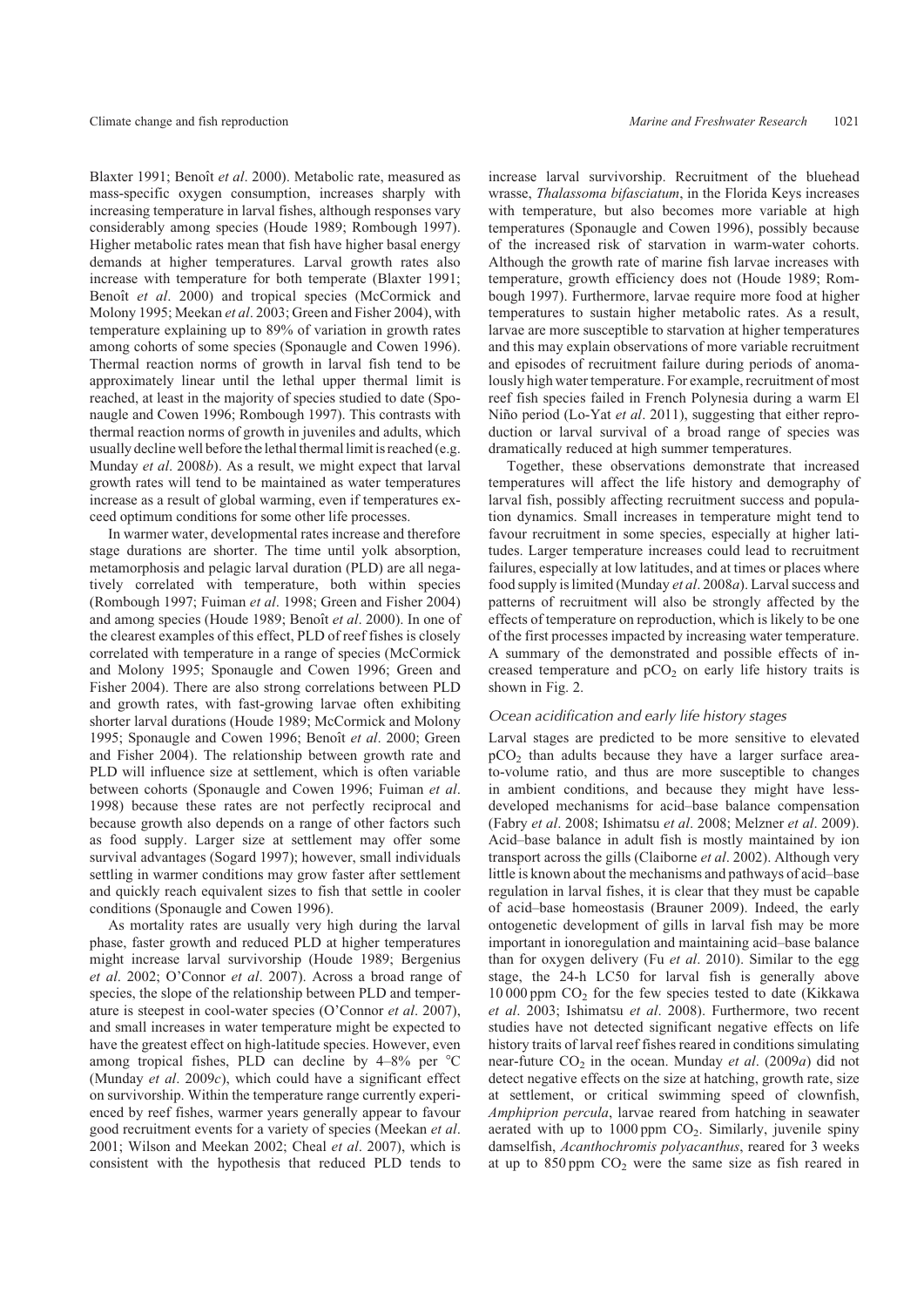

**Fig. 2.** Physiological and ecological responses to increased water temperature and elevated pCO<sub>2</sub> during the early life history of fishes.  $\uparrow$  = increasing rate,  $\downarrow$  = decreasing rate,  $\uparrow$  = rate may increase or decrease depending on other environmental parameters.

current-day  $CO<sub>2</sub>$  controls, did not suffer higher mortality, and exhibited no differences in skeletal or otolith development compared with controls (Munday *et al*. 2011). Although more studies are required, the limited evidence available to date suggests that  $pCO<sub>2</sub>$  levels predicted to occur in the ocean during the next 50–100 years might not have a serious effect on the growth and development of larval fishes.

A potentially serious consequence of rising  $pCO<sub>2</sub>$  is that it can affect the olfactory system of some marine fishes, rendering them unable to distinguish between ecologically important chemical cues (Munday *et al*. 2009*d*). Clownfish larvae reared at  $1000$  ppm  $CO<sub>2</sub>$  exhibited a broad attraction to any chemical cue presented in binary-choice flume trials and became attracted to chemical cues that they avoided when reared in control seawater. At  $1000$  ppm  $CO<sub>2</sub>$ , they became attracted to the smell of inappropriate habitats (Munday *et al*. 2009*d*), could no longer discriminate the smell of kin versus non-kin (Munday *et al*. 2009*d*), and became attracted to the smell of predators (Dixson *et al.* 2010). At even higher  $pCO_2$  ( $\sim$ 1700 ppm), they failed to respond to any chemical cues, indicating complete impairment of the olfactory system. In subsequent experiments, Munday *et al*. (2010) showed that: (1) olfactory impairment of larval clownfishes and damselfishes (*Pomacentrus wardi*) occurred at 700–850 ppm  $CO<sub>2</sub>$ , (2) behaviour of larval damselfish was altered in their natural coral reef habitat, and (3) that this caused a 5- to 9-fold increase in mortality from predation compared with controls. These results suggest that increased  $pCO<sub>2</sub>$  in the ocean could have a significant effect on the successful replenishment of reef fish populations, although the effects on predators and the outcome of predator–prey interactions when both partners have been exposed to elevated  $CO<sub>2</sub>$ have not yet been tested. Ecological connectivity between fish populations could also be significantly affected if exposure to elevated  $CO<sub>2</sub>$  impairs navigation and homing abilities of larval fishes, as suggested by the original studies (Munday *et al*. 2009*c*).

The physiological mechanisms responsible for impairment of olfactory sensitivity and changes in behaviour of larval fish exposed to elevated  $CO<sub>2</sub>$  are currently unknown, but do not appear to be related to changes in the chemical stimuli or abnormal developmental of the sensory system. Neither control nor  $CO_2$ -treated fish altered their responses to chemical cues when presented in  $CO_2$ -acidified versus control water (Munday *et al.* 2010; Dixson *et al.* 2010), indicating that elevated  $CO<sub>2</sub>$ affects the fish, not the chemical cue itself. No modification of the sensory epithelium was apparent in  $CO<sub>2</sub>$ -treated fish (Munday *et al*. 2009*d*) and these fish regained their normal sensory ability after two days in control water (Munday *et al*. 2010). It is possibly that the effects on behaviour and olfactory ability be related to incomplete acid–base compensation or some other effect of elevated  $CO<sub>2</sub>$  on the nervous system, but this has yet to be examined.

## Acclimation and adaptation

Many fish species have geographic ranges spanning a considerable gradient in average, maximum and minimum temperature, suggesting some capacity for acclimation or adaptation to temperature change (Munday *et al*. 2008*a*). There is evidence that thermal exposure history can moderate subsequent responses to increasing temperature. Populations of bullhead, *Cottus gobio*, harvested from a stream system which had a less variable annual thermal range  $(4.5-11.5^{\circ}\text{C})$  than another  $(0.5-19.2^{\circ}C)$  were found to be less robust in resisting the inhibitory effects of high temperature (Reyjol *et al*. 2009). Similarly, populations of four species of reef fish from two families (Apogonidae and Pomacentridae) on the northern Great Barrier Reef (GBR) exhibited poorer performance at high temperatures compared with fish from the southern GBR, which experience a more variable thermal range (Gardiner *et al*. 2010). This indicates that local populations of these species are either acclimated or adapted to the local thermal environment, and that populations from more variable environments might have enhanced capacity to cope with future thermal stress.

Although acute thermal stress often depresses reproduction, long-term exposure to higher temperatures can confer some improvement through acclimatory processes. For example, laboratory experiments on spiny damselfish show that fish reared at higher temperature since birth have a greater capacity to maintain reproduction at temperatures over  $30^{\circ}$ C compared with individuals that have only a few weeks thermal acclimation (J. Donelson *et al*. 2011). Furthermore, the thermal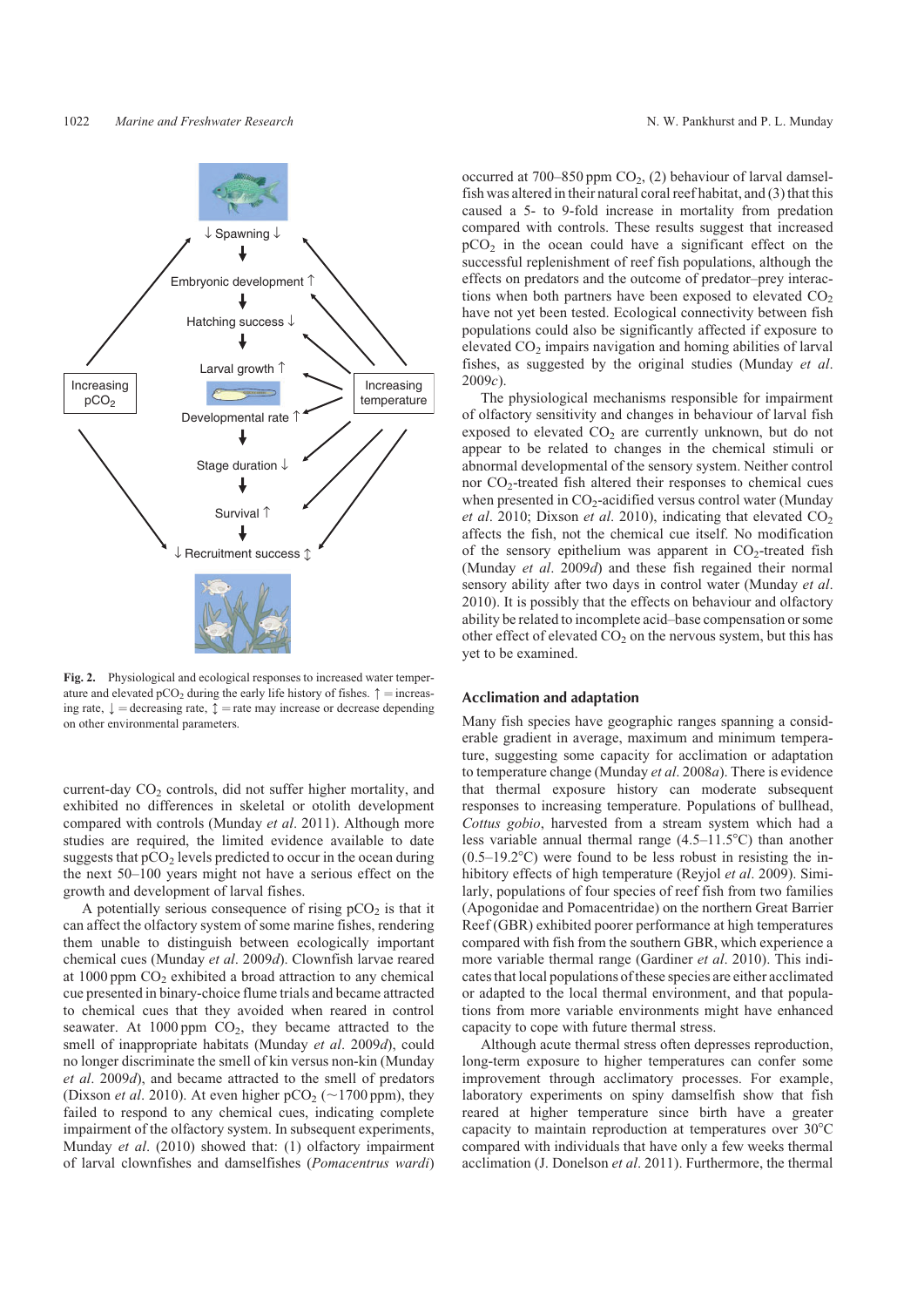history of the parents is important, with embryos and larvae from parents reared at high temperatures exhibiting greater thermal tolerance or improved performance at high temperatures in several species (Rombough 1997).

In addition to acclimatory responses owing to thermal exposure history, individuals within a population can exhibit different thermal preferences (i.e. individual genetic variability), and different populations can be locally adapted to different thermal regimes (Crawshaw and O'Connor 1997; Farrell *et al*. 2008; Munday *et al*. 2008*a*). This variation provides the raw material for selection of genotypes that are more tolerant. The potential for genetic adaptation to rapid climate change depends on a range of factors, including the amount of adaptive genetic variation present, effective population sizes, generation time, and connectivity between populations that can aid in the spread of tolerant genotypes (Skelly *et al*. 2007; Munday *et al*. 2008*a*, 2009*c*). Unfortunately, much of this information is unknown for both marine and freshwater fishes and should be a priority area for future research.

## Conclusion

Climate change will, or is already, affecting reproductive and early life history events of most fishes. This is occurring at a variety of levels and through a range of mechanisms which as our understanding develops are emerging as increasingly complex. These include the interplay of changes in physical variables with habitat, when in the reproductive cycle the thermal challenge occurs, the timing of spawning, whether events are extreme enough to initiate a physiological stress response, the energy status and reproductive age of the fish, and the thermal exposure history and adaptive capacity of the individual or the population. There is also the very strong suspicion that we are substantially under-informed to make useful predictions about likely effects beyond general assumptions, except for the relatively few species that have received the bulk of research attention. This in turn limits our capacity to develop specific options as management strategies. Temperature is one of the most fundamental variables affecting the lives of fishes but we still know discouragingly little about its effects.

## Acknowledgements

We thank the anonymous referees and the Guest Editors of this volume for their helpful comments on an earlier version of the manuscript.

#### References

- Akazome, Y., Kanda, S., Okubo, K., and Oka, Y. (2010). Functional and evolutionary insights into vertebrate kisspeptin systems from studies of fish brain. *Journal of Fish Biology* **76**, 161–182. doi:10.1111/J.1095- 8649.2009.02496.X
- Angilletta, M. J. (2009). 'Thermal Adaptation: A Theoretical and Empirical Synthesis.' (Oxford University Press: New York.)
- Babin, P. J., Carnevali, O., Lubzens, E., and Schneider, W. J. (2007). Molecular aspects of oocyte vitellogenesis in fish. In 'The Fish Oocyte: From Basic Studies to Biotechnical Applications.' (Eds P. J. Babin, J. Cerdá and E. Lubzens.) pp. 39–76. (Springer: Dordrecht.)
- Barton, B. A. (1996). General biology of salmonids. In 'Principles of Salmonid Aquaculture.' (Eds W. Pennell and B. A. Barton.) pp. 29–95. (Elsevier: Amsterdam.)
- Benoît, H. P., Pepin, P., and Brown, J. A. (2000). Patterns of metamorphic age and length in marine fishes, from individuals to taxa. *Canadian*

*Journal of Fisheries and Aquatic Sciences* **57**, 856–869. doi:10.1139/ CJFAS-57-4-856

- Bergenius, M. A. J., Meekan, M. G., Robertson, D. R., and McCormick, M. I. (2002). Larval growth predicts the recruitment success of a coral reef fish. *Oecologia* **131**, 521–525. doi:10.1007/S00442-002-0918-4
- Blaxter, J. H. S. (1991). The effects of temperature on larval fishes. *Netherlands Journal of Zoology* **42**, 336–357. doi:10.1163/ 156854291X00379
- Brauner, C. J. (2009). Acid–base balance. In 'Fish Larval Physiology'. (Eds R. N. Finn and B. G. Kapoor.) pp. 185–198. (Science Publishers: Enfield.)
- Cheal, A. J., Delean, S., Sweatman, H., and Thompson, A. A. (2007). Spatial synchrony in coral reef fish populations and the influence of climate. *Ecology* **88**, 158–169. doi:10.1890/0012-9658(2007)88[158:SSICRF] 2.0.CO;2
- Claiborne, J. B., Edwards, S. L., and Morrison-Shetlar, A. I. (2002). Acid– base regulation in fishes: cellular and molecular mechanisms. *The Journal of Experimental Zoology* **293**, 302–319. doi:10.1002/JEZ.10125
- Crawshaw, L. I., and O'Connor, C. S. (1997). Behavioural compensation for long-term thermal change. In 'Global Warming: Implications for Freshwater and Marine Fish'. (Eds C. M. Wood and D. G. McDonald.) pp. 351–376. (Cambridge University Press: Cambridge.)
- Devlin, R. H., and Nagahama, Y. (2002). Sex determination and sex differentiation in fish: an overview of genetic, physiological, and environmental influences. *Aquaculture* **208**, 191–364. doi:10.1016/ S0044-8486(02)00057-1
- Dixson, D. L., Munday, P. L., and Jones, G. P. (2010). Ocean acidification disrupts the innate ability of fish to detect predator olfactory cues. *Ecology Letters* **13**, 68–75. doi:10.1111/J.1461-0248.2009.01400.X
- Donelson, J. M., Munday, P. L., McCormick, M. I., Pankhurst, N. W., and Pankhurst, P. M. (2010). Effects of elevated water temperature and food availability on the reproductive performance of a coral reef fish. *Marine Ecology Progress Series* **401**, 233–243. doi:10.3354/MEPS08366
- Donelson, J. M., Munday, P. L., McCormick, M. I., and Nilsson, G. E. (2011). Acclimation to predicted ocean warming through developmental plasticity in a tropical reef fish. *Global Change Biology* **17**, 1712–1719. doi:10.1111/J.1365-2486.2010.02339.X
- Dufour, S., Sebert, M.-E., Weltzein, F.-A., Rousseau, K., and Pasqualini, C. (2010). Neuroendocrine control by dopamine of teleost reproduction. *Journal of Fish Biology* **76**, 129–160. doi:10.1111/J.1095-8649.2009. 02499.X
- Fabry, V. J., Seibel, B. A., Feely, R. A., and Orr, J. C. (2008). Impacts of ocean acidification on marine fauna and ecosystem processes. *ICES Journal of Marine Science* **65**, 414–432. doi:10.1093/ICESJMS/FSN048
- Farrell, A. P., Hinch, S. G., Cooke, S. J., Patterson, D. A., Crossin, G. T., *et al.* (2008). Pacific salmon in hot water: applying aerobic scope models and biotelemetry to predict the success of spawning migrations. *Physiological and Biochemical Zoology* **81**, 697–709. doi:10.1086/592057
- Frisch, A. (2004). Sex-change and gonadal steroids in sequentiallyhermaphroditic teleost fish. *Reviews in Fish Biology and Fisheries* **14**, 481–499. doi:10.1007/S11160-005-3586-8
- Frommel, A. Y., Stiebens, V., Clemmesen, C., and Havenhand, J. (2010). Effect of ocean acidification on marine fish sperm (Baltic cod: *Gadus morhua*). *Biogeosciences Discussion* **7**, 5859–5872. doi:10.5194/BGD-7-5859-2010
- Fu, C., Wilson, J. M., Rombough, P. J., and Brauner, C. J. (2010). Ions first: Na+ uptake shifts from the skin to the gills before  $O_2$  uptake in developing rainbow trout, *Oncorhynchus mykiss*. *Proceedings of the Royal Society Series B, Biological Sciences* **277**, 1553–1560. doi:10.1098/RSPB.2009.1545
- Fuiman, L. A., Poling, K. R., and Higgs, D. M. (1998). Quantifying developmental progress from comparative studies of larval fishes. *Copeia* **1998**, 602–611. doi:10.2307/1447790
- Gagliano, M., McCormick, M. I., and Meekan, M. G. (2007). Temperatureinduced shifts in selective pressure at a critical developmental transition. *Oecologia* **152**, 219–225. doi:10.1007/S00442-006-0647-1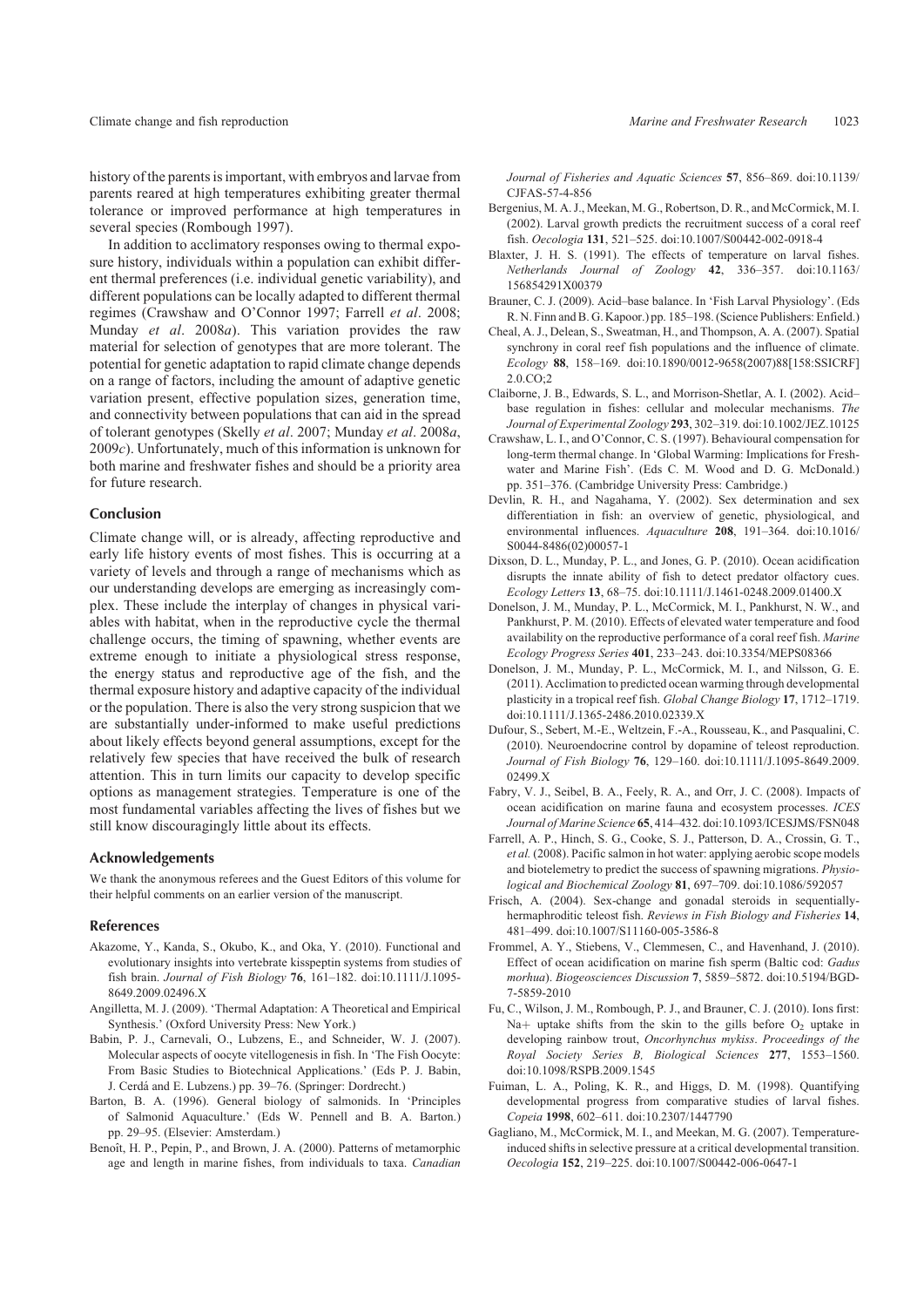- Gardiner, N. M., Munday, P. L., and Nilsson, G. E. (2010). Counter-gradient variation in respiratory performance of coral reef fishes at elevated temperatures. *PLoS ONE* **5**, e13299. doi:10.1371/JOURNAL.PONE. 0013299
- Gillet, C. (1991). Egg production in an Arctic charr (*Salvelinus alpinus* L.) brood stock: effects of temperature on the timing of spawning and the quality of eggs. *Aquatic Living Resources* **4**, 109–116. doi:10.1051/ ALR:1991010
- Gillet, C., and Breton, B. (2009). LH secretion and ovulation following exposure of Arctic charr to different temperature and photoperiod regimes: Responsiveness of females to a gonadotropin-releasing hormone analogue and a dopamine antagonist. *General and Comparative Endocrinology* **162**, 210–218. doi:10.1016/J.YGCEN.2009.03.005
- Gillet, C., Breton, B., and Mikolajczyk, T. (1996). Effects of GnRHa and pimozide treatments on the timing of ovulation and egg quality in Arctic charr (*Salvelinus alpinus*) at 5 and 10°C. *Aquatic Living Resources* 9, 257–263. doi:10.1051/ALR:1996029
- Graham, C. T., and Harrod, C. (2009). Implications of climate change for the fishes of the British Isles. *Journal of Fish Biology* **74**, 1143–1205. doi:10.1111/J.1095-8649.2009.02180.X
- Green, B. S., and Fisher, R. (2004). Temperature influences swimming speed, growth and larval duration in coral reef fish larvae. *Journal of Experimental Marine Biology and Ecology* **299**, 115–132. doi:10.1016/ J.JEMBE.2003.09.001
- Guiguen, Y., Fostier, A., Piferrer, F., and Chang, C.-F. (2010). Ovarian aromatase and estrogens: a pivotal role for gonadal sex differentiation and sex change in fish. *General and Comparative Endocrinology* **165**, 352–366. doi:10.1016/J.YGCEN.2009.03.002
- Haddy, J. A., and Pankhurst, N. W. (1999). Stress-induced changes in concentrations of plasma sex steroids in black bream. *Journal of Fish Biology* **55**, 1304–1316. doi:10.1111/J.1095-8649.1999. TB02077.X
- Hoegh-Guldberg, O., Mumby, P. J., Hooten, A. J., Steneck, R. S., Greenfield, P., *et al.* (2007). Coral reefs under rapid climate change and ocean acidification. *Science* **318**, 1737–1742. doi:10.1126/SCIENCE.1152509
- Houde, E. D. (1989). Comparative growth, mortality, and energetics of marine fish larvae – temperature and implied latitudinal effects. *Fishery Bulletin* **87**, 471–495.
- Howell, B. R., Day, O. J., Ellis, T., and Baynes, S. M. (1998). Early life stages of farmed fish. In 'Biology of Farmed Fish'. (Eds K. D. Black and A. D. Pickering.) pp. 27–66. (Sheffield Academic Press: Sheffield.)
- Inaba, K., Dreanno, C., and Cosson, J. (2003). Control of flatfish sperm motility by CO<sub>2</sub> and carbonic anhydrase. Cell Motility and the Cytoskel*eton* **55**, 174–187. doi:10.1002/CM.10119
- Ishimatsu, A., Hayashi, M., and Kikkawa, T. (2008). Fishes in high- $CO<sub>2</sub>$ , acidified oceans. *Marine Ecology Progress Series* **373**, 295–302. doi:10.3354/MEPS07823
- Janhunen, M., Piironen, J., and Peuhkuri, N. (2010). Parental effects on embryonic viability and growth in Arctic charr *Salvelinus alpinus* at two incubation temperatures. *Journal of Fish Biology* **76**, 2558–2570. doi:10.1111/J.1095-8649.2010.02648.X
- Jobling, M. (1997). Temperature and growth: modulation of growth rate via temperature change. In 'Global Warming: Implications for Freshwater and Marine Fish'. (Eds C. M. Wood and D. G. McDonald.) pp. 225–253. (Cambridge University Press: Cambridge.)
- Jobling, M., Johnsen, H. K., Pettersen, G. W., and Henderson, R. J. (1995). Effect of temperature on reproductive development in Arctic charr, *Salvelinus alpinus* (L.). *Journal of Thermal Biology* **20**, 157–165. doi:10.1016/0306-4565(94)00044-J
- Jonsson, B., and Jonsson, N. (2009). A review of the likely effects of climate change on anadromous Atlantic salmon *Salmo salar* and brown trout *Salmo trutta* with particular reference to water temperature and flow. *Journal of Fish Biology* **75**, 2381–2447. doi:10.1111/J.1095-8649.2009. 02380.X
- Kikkawa, T., Ishimatsu, A., and Kita, J. (2003). Acute  $CO<sub>2</sub>$  tolerance during the early developmental stages of four marine teleosts. *Environmental Toxicology* **18**, 375–382. doi:10.1002/TOX.10139
- Kikkawa, T., Kita, J., and Ishimatsu, A. (2004). Comparison of the lethal effect of CO<sub>2</sub> and acidification on red sea bream (*Pagrus major*) during the early developmental stages. *Marine Pollution Bulletin* **48**, 108–110. doi:10.1016/S0025-326X(03)00367-9
- King, H. R., Pankhurst, N. W., and Watts, M. (2007). Reproductive sensitivity to elevated water temperatures in female Atlantic salmon is heightened at certain stages of vitellogenesis. *Journal of Fish Biology* **70**, 190–205. doi:10.1111/J.1095-8649.2006.01295.X
- Lambert, Y., Dutil, J.-D., and Ouellet, P. (2000). Nutritional condition and reproductive success in wild fish populations. In 'Proceedings of the 6th International Symposium on the Reproductive Physiology of Fish'. (Eds B. Norberg, O. S. Kjesbu, G-L. Taranger, E. Andersson and S. O. Stefansson.) pp. 77–84. (John Grieg A/S: Bergen.)
- Leatherland, J. F., Li, M., and Barkataki, S. (2010). Stressors, glucocorticoids and ovarian function in teleosts. *Journal of Fish Biology* **76**, 86– 111. doi:10.1111/J.1095-8649.2009.02514.X
- Levavi-Sivan, B., Bogerd, J., Mañanós, E. L., Gómez, A., and Lareyre, J. J. (2010). Perspectives on fish gonadotropins and their receptors. *General and Comparative Endocrinology* **165**, 412–437. doi:10.1016/J.YGCEN. 2009.07.019
- Lim, B.-S., Kagawa, H., Gen, K., and Okuzawa, K. (2003). Effects of water temperature on the gonadal development and expression of steroidogenic enzymes in the gonad of juvenile red seabream, *Pagrus major. Fish Physiology and Biochemistry* **28**, 161–162. doi:10.1023/B:FISH. 0000030511.73742.35
- Lo-Yat, A., Meekan, M. G., Lecchini, D., Martinez, E., Galzin, R., *et al.* (2011). Extreme climatic events reduce ocean productivity and larval supply in a tropical reef ecosystem. *Global Change Biology* **17**, 1695– 1702. doi:10.1111/J.1365-2486.2010.02355.X
- Lough, J. M., and Hobday, A. J. (2011). Observed climate change in Australian marine and freshwater environments. *Marine and Freshwater Research* **62**, 984–999. doi:10.1071/MF10272
- McCormick, M. I., and Molony, B. W. (1995). Influence of water temperature during the larval stage on size, age and body condition of a tropical reef fish at settlement. *Marine Ecology Progress Series* **118**, 59–68. doi:10.3354/MEPS118059
- Meekan, M. G., Ackerman, J. L., and Wellington, G. M. (2001). Demography and age structures of coral reef damselfishes in the tropical eastern Pacific Ocean. *Marine Ecology Progress Series* **212**, 223–232. doi:10.3354/MEPS212223
- Meekan, M. G., Carleton, J. H., McKinnon, A. D., Flynn, K., and Furnas, M. (2003). What determines the growth of tropical reef fish larvae in the plankton: food or temperature? *Marine Ecology Progress Series* **256**, 193–204. doi:10.3354/MEPS256193
- Melzner, F., Gutowska, M. A., Langenbuch, M., Dupont, S., Lucassen, M., *et al.* (2009). Physiological basis for high  $CO<sub>2</sub>$  tolerance in marine ectothermic animals: pre-adaptation through lifestyle and ontogeny? *Biogeosciences* **6**, 2313–2331. doi:10.5194/BG-6-2313-2009
- Michael, S. W. (2008). 'Damselfishes and Anemonefishes: the Complete Illustrated Guide to Their Identification, Behaviours, and Captive Care.' (TFH: New York.)
- Migaud, H., Davie, A., and Taylor, J. F. (2010). Current knowledge on the photoneuroendocrine regulation of reproduction in temperate fish species. *Journal of Fish Biology* **76**, 27–68. doi:10.1111/J.1095-8649.2009. 02500.X
- Modig, C., Westerlund, L., and Olsson, P.-E. (2007). Oocyte zona pellucida proteins. In 'The Fish Oocyte; From Basic Studies to Biotechnical Applications'. (Eds P. J. Babin, J. Cerdá and E. Lubzens.) pp. 113– 139. (Springer: Dordrecht.)
- Morrongiello, J. R., Beatty, S. J., Bennett, J. C., Crook, D. A., Ikedife, D. N. E. N., Kennard, M. J., Kerezsy, A., Lintermans, M., McNeil, D. G.,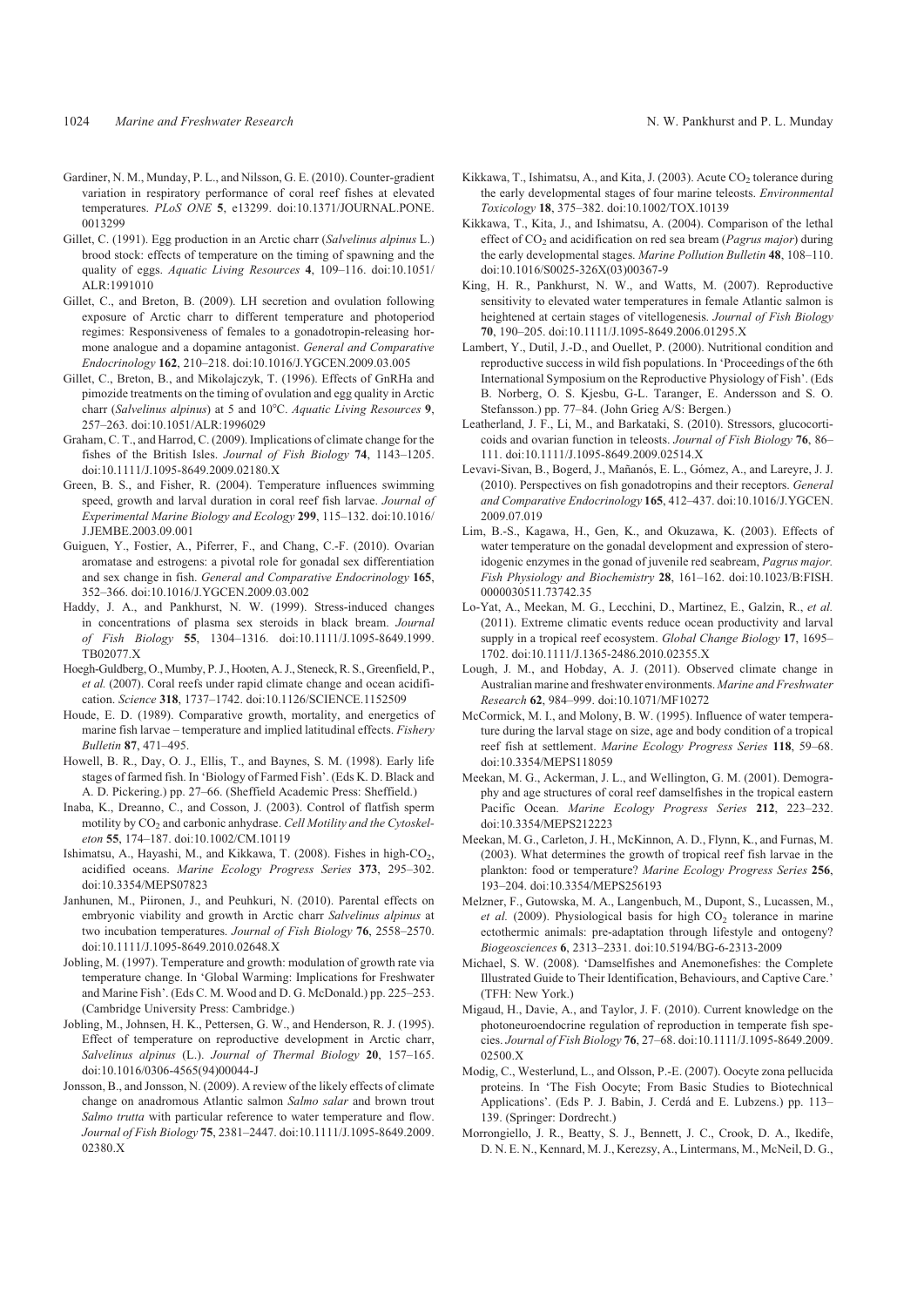Pusey, B. J., and Rayner, T. (2011). Climate change and its implications for Australia's freshwater fish. *Marine and Freshwater Research* **62**, 1082–1098. doi:10.1071/MF10308

- Munday, P. L., White, J. W., and Warner, R. R. (2006). A social basis for the development of primary males in a sex-changing fish. *Proceedings of the Royal Society Series B, Biological Sciences* **273**, 2845–2851. doi:10.1098/RSPB.2006.3666
- Munday, P. L., Jones, G. P., Pratchett, M. S., and Williams, A. J. (2008*a*). Climate change and the future for coral reef fishes. *Fish and Fisheries* **9**, 261–285. doi:10.1111/J.1467-2979.2008.00281.X
- Munday, P. L., Kingsford, M. J., O'Callaghan, M., and Donelson, J. M. (2008*b*). Elevated temperature restricts growth potential of the coral reef fish *Acanthochromis polyacanthus. Coral Reefs* **27**, 927–931. doi:10.1007/S00338-008-0393-4
- Munday, P. L., Donelson, J. M., Dixson, D. L., and Endo, G. G. K. (2009*a*). Effects of ocean acidification on the early life history of a tropical marine fish. *Proceedings of the Royal Society Series B, Biological Sciences* **276**, 3275–3283. doi:10.1098/RSPB.2009.0784
- Munday, P. L., Crawley, N. E., and Nilsson, G. E. (2009*b*). Interacting effects of elevated temperature and ocean acidification on the aerobic performance of coral reef fishes. *Marine Ecology Progress Series* **388**, 235–242. doi:10.3354/MEPS08137
- Munday, P. L., Leis, J. M., Lough, J. M., Paris, C. B., Kingsford, M. J., *et al.* (2009*c*). Climate change and coral reef connectivity. *Coral Reefs* **28**, 379–395. doi:10.1007/S00338-008-0461-9
- Munday, P. L., Dixson, D. L., Donelson, J. M., Jones, G. P., Pratchett, M. S., *et al.* (2009*d*). Ocean acidification impairs olfactory discrimination and homing ability of a marine fish. *Proceedings of the National Academy of Sciences of the United States of America* **106**, 1848–1852. doi:10.1073/ PNAS.0809996106
- Munday, P. L., Dixson, D. L., McCormick, M. I., Meekan, M., Ferrari, M. C. O., *et al.* (2010). Replenishment of fish populations is threatened by ocean acidification. *Proceedings of the National Academy of Sciences of the United States of America* **107**, 12930–12934. doi:10.1073/PNAS. 1004519107
- Munday, P. L., Gagliano, M., Donelson, J. M., Dixson, D. L., and Thorrold, S. R. (2011). Ocean acidification does not affect the early life history development of a tropical marine fish. *Marine Ecology Progress Series* **423**, 211–221. doi:10.3354/MEPS08990
- Nilsson, G. E., Crawley, N., Lunde, I. G., and Munday, P. L. (2009). Elevated temperature reduces the respiratory scope of coral reef fishes. *Global Change Biology* **15**, 1405–1412. doi:10.1111/J.1365-2486.2008. 01767.X
- O'Connor, M. I., Bruno, J. F., Gaines, S. D., Halpern, B. S., Lester, S. E., *et al.* (2007). Temperature control of larval dispersal and the implications for marine ecology, evolution, and conservation. *Proceedings of the National Academy of Sciences of the United States of America* **104**, 1266–1271. doi:10.1073/PNAS.0603422104
- Okuzawa, K., Kumakura, N., Gen, K., Yamaguchi, S., Lim, B.-S., *et al.*(2003). Effect of high water temperature on brain–pituitary–gonad axis of the red seabream during its spawning season. *Fish Physiology and Biochemistry* **28**, 439–440. doi:10.1023/B:FISH.0000030621.31336.91
- Pankhurst, N. W. (1998). Reproduction. In 'Biology of Farmed Fish'. (Eds K. D. Black and A. D. Pickering.) pp. 1–26. (Sheffield Academic Press: Sheffield.)
- Pankhurst, N. W. (2008). Gonadal steroids: Functions and patterns of change. In 'Fish Reproduction'. (Eds M. J. Rocha, A. Arukwe and B. G. Kapoor.) pp. 67–111. (Science Publishers: Enfield, NH, USA.)
- Pankhurst, N. W. (2011). The endocrinology of stress in fish: an environmental perspective. *General and Comparative Endocrinology* **170**, 265– 275. doi:10.1016/J.YGCEN.2010.07.017
- Pankhurst, N. W., and King, H. R. (2010). Temperature and salmonid reproduction: implications for aquaculture. *Journal of Fish Biology* **76**, 69–85. doi:10.1111/J.1095-8649.2009.02484.X
- Pankhurst, N. W., and Porter, M. J. R. (2003). Cold and dark or warm and light: variations on the theme of environmental control of reproduction. *Fish Physiology and Biochemistry* **28**, 385–389. doi:10.1023/B:FISH. 0000030602.51939.50
- Pankhurst, N. W., and Thomas, P. M. (1998). Maintenance at elevated temperature delays the steroidogenic and ovulatory responsiveness of rainbow trout *Oncorhynchus mykiss* to luteinizing hormone releasing hormone analogue. *Aquaculture* **166**, 163–177. doi:10.1016/S0044- 8486(98)00284-1
- Pankhurst, N. W., and Van Der Kraak, G. (1997). Effects of stress on growth and reproduction. In 'Fish Stress and Health in Aquaculture'. (Eds G. K. Iwama, A. D. Pickering, J. P. Sumpter and C. B. Schreck.) pp. 73–93. (Cambridge University Press: Cambridge.)
- Pankhurst, N. W., Van Der Kraak, G., and Peter, R. E. (1995). Evidence that the inhibitory effects of stress on reproduction in teleost fish are not mediated by the action of cortisol on ovarian steroidogenesis. *General and Comparative Endocrinology* **99**, 249–257. doi:10.1006/GCEN. 1995.1108
- Pankhurst, N. W., Purser, G. J., Van Der Kraak, G., Thomas, P. M., and Forteath, G. N. R. (1996). Effect of holding temperature on ovulation, egg fertility, plasma levels of reproductive hormones and *in vitro* ovarian steroidogenesis in the rainbow trout *Oncorhynchus mykiss. Aquaculture.* **146**, 277–290. doi:10.1016/S0044-8486(96)01374-9
- Pankhurst, N. W., Fitzgibbon, Q. P., Pankhurst, P. M., and King, H. R. (2008). Habitat-related variation in reproductive endocrine condition in the coral reef damselfish *Acanthochromis polyacanthus. General and Comparative Endocrinology* **155**, 386–397. doi:10.1016/J.YGCEN. 2007.07.003
- Pankhurst, N. W., King, H. R., Anderson, K., Elizur, A., Pankhurst, P. M., *et al.* (2011). Thermal impairment of reproduction is differentially expressed in maiden and repeat spawning Atlantic salmon. *Aquaculture* **316**, 77–87. doi:10.1016/j.aquaculture.2011.03.009
- Pauly, D., and Pullin, R. S. V. (1988). Hatching time in spherical pelagic marine eggs in response to temperature and egg size. *Environmental Biology of Fishes* **22**, 261–271. doi:10.1007/BF00004892
- Planas, J. V., and Swanson, P. (2008). Physiological function of gonadotropins in fish. In 'Fish Reproduction'. (Eds M. J. Rocha, A. Arukwe and B. G. Kapoor.) pp. 37–66. (Science Publishers: Enfield, NH, USA.)
- Pörtner, H. O., and Farrell, A. P. (2008). Physiology and climate change. *Science* **322**, 690–692. doi:10.1126/SCIENCE.1163156
- Pörtner, H. O., Langenbuch, M., and Reipschlager, A. (2004). Biological impact of elevated ocean  $CO<sub>2</sub>$  concentrations: lessons from animal physiology and earth history. *Journal of Oceanography* **60**, 705–718. doi:10.1007/S10872-004-5763-0
- Reddin, D. G., Helbig, J., Thomas, A., Whitehouse, B. G., and Friedland, K. D. (2000). Survival of Atlantic salmon (*Salmo salar* L.) related to marine climate. In 'The Ocean Life of Atlantic Salmon'. (Ed. D. Mills.) pp. 88–91. (Blackwell Science: Oxford.)
- Reyjol, Y., Léna, J.-P., Hervant, F., and Pont, D. (2009). Effects of temperature on biological and biochemical indicators of the life-history strategy of bullhead *Cottus gobio. Journal of Fish Biology* **75**, 1427– 1445. doi:10.1111/J.1095-8649.2009.02373.X
- Robertson, D. R. (1991). The role of adult biology in the timing of spawning of tropical reef fishes. In 'The Ecology of Fishes on Coral Reefs'. (Ed. P. F. Sale.) pp. 357–386. (Academic Press: San Diego.)
- Rombough, P. J. (1997). The effects of temperature on embryonic and larval development. In 'Global Warming: Implications for Freshwater and Marine Fish'. (Eds C. M. Wood and D. G. McDonald.) pp. 177–223. (Cambridge University Press: Cambridge.)
- Schreck, C. B. (2010). Stress and fish reproduction: the roles of allostasis and hormesis. *General and Comparative Endocrinology* **165**, 549–556. doi:10.1016/J.YGCEN.2009.07.004
- Scott, S. G., and Pankhurst, N. W. (1992). Interannual variation in the reproductive cycle of the New Zealand snapper *Pagrus auratus*